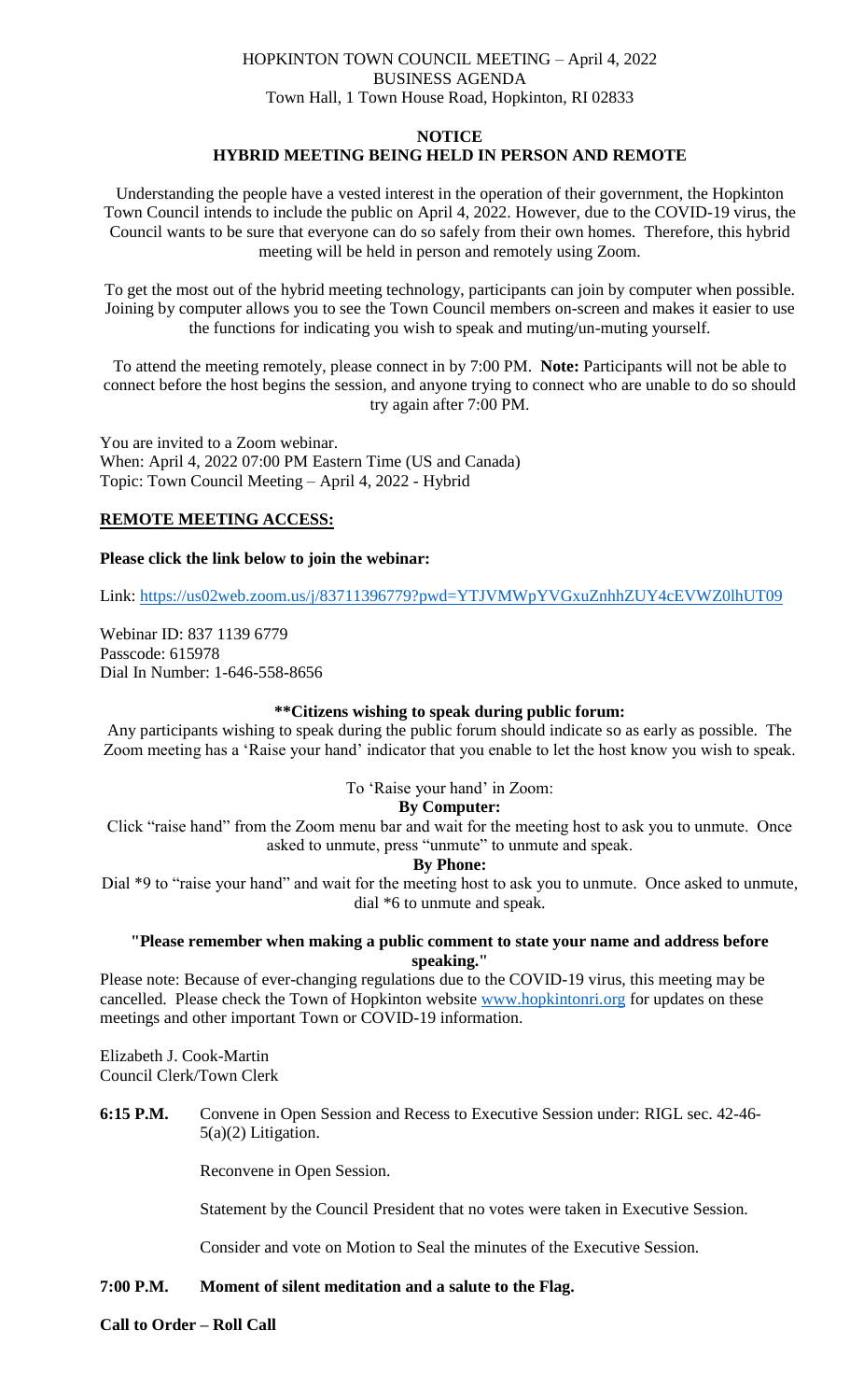## **Public Comment**

## **Acknowledgments & Announcements**: April 5, 2022 Chariho Budget Referendum

## **Approval of Agenda Order**

## **Consent Agenda**

Approve Town Council Meeting Minutes of March 21, 2022; Approve Petitions of National Grid-Verizon New England, Inc. for Joint Pole locations on High Street, Diamond Hill Road and Canonchet Road.

## **Motion to Approve Consent Agenda**

## **Vacancies & Appointments**

- 1. Discuss, consider and possibly vote to appoint Caleb Grant to the Communications Committee.
- 2. Discuss, consider and possibly vote to appoint Etta Zasloff to the Communications Committee.
- 3. Discuss, consider and possibly vote to appoint Sarah Steverman to the Communications Committee.
- 4. Discuss, consider and possibly vote to reappoint Ronnie Sposato to the Zoning Board of Review.
- 5. Discuss, consider and possibly vote to appoint Clifford Heil Jr. as alternate to the Zoning Board of Review.
- 6. Discuss, consider and possibly vote to reappoint Joseph York to the Zoning Board of Review.
- 7. Discuss, consider and possibly vote to reappoint Matthew LaBounty to the Recreation Commission.
- 8. Discuss, consider and possibly vote to reappoint Christine Cook to the Recreation Commission.

## **New Business**

1. Discuss, consider and possibly vote to oppose proposed legislation HB 6676 Relating to Taxation- Levy and Assessment of Local Taxes.

## **Unfinished Business**

- 1. Proposed amendments to Chapter 17 Streets, Sidewalks and Other Public Places of the Code of Ordinances of the Town of Hopkinton, as amended:
	- Discuss, consider and possibly vote to approve proposed amendments to Division 4 Building Numbers and Street Names.
	- Discuss, consider and possibly vote to approve proposed amendment to add a Division 5 Official Street Map.
- 2. Discuss, consider and vote to adopt an additional Mutual Aid Resolution and authorize the Hopkinton Police Chief to enter into an additional non-reciprocal, non-emergency aid agreement between the Town of Hopkinton/University of Rhode Island. See attached.

## **Public Comment**

## **Adjournment**

If communication assistance (readers/interpreters/captions) is needed or any other accommodation to ensure equal participation by any person, please contact the Town Clerk's Office at 377-7777 (V) or 377-7773 (TDD) at least two (2) business days prior to the meeting.

Posting Details: Town Hall, Police Station, Hopkinton Post Office, Hopkinton Website, Secretary of State Website. Posting date: March 31, 2022